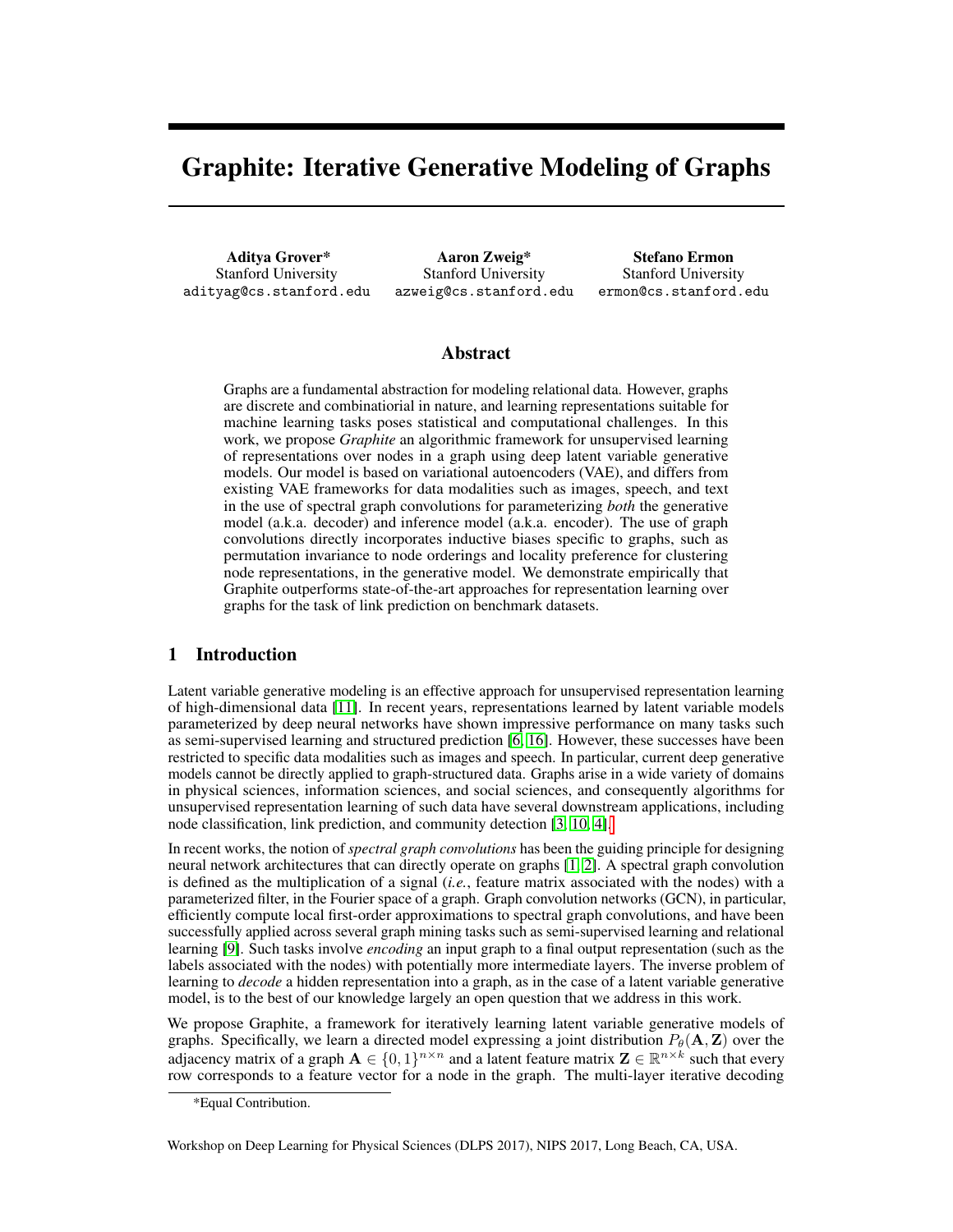process for specifying the conditional distribution  $P_{\theta}(\mathbf{A}|\mathbf{Z})$  first constructs an intermediate graph using an inner-product operation followed by a sequence of graph convolutional layers on this intermediate graph. We learn the model parameters  $\theta$  by maximizing a variational lower bound to the log-likelihood assigned by the model to the observed graph. Our empirical evaluations show that Graphite outperforms competing algorithms for the task of link prediction on benchmark datasets.

## 2 Learning framework

We first define some notation and give a brief background on spectral graph convolutions before presenting Graphite. Consider an undirected graph  $G = (V, E)$  where V and E denote the set of nodes and edges respectively. We represent the graph using an adjacency matrix  $\mathbf{A} \in \{0,1\}^{n \times n}$ where  $n = |V|$  and diagonal entries  $\overline{A}_{ii} = 1$ . Additionally, we denote the feature matrix associated with the graph as  $\mathbf{X} \in \mathbb{R}^{n \times m}$  for an m-dimensional signal associated with each node in the graph. If there are no explicit node features, we set  $X = I_n$  (identity). Let D be the diagonal degree matrix such that  $D_{ii} = \sum_{(i,j) \in E} A_{ij}$  and hence the graph Laplacian  $\mathbf{L} = \mathbf{D} - \mathbf{A}$ . We define  $\tilde{\mathbf{A}}$  to be the symmetric normalization of A given by  $\tilde{A} = D^{-1/2}AD^{-1/2}$ .

The Fourier basis of a graph is given by the eigenvector matrix of the graph Laplacian. A spectral graph convolution convolves the feature matrix **X** with a parameterized filter  $F_{\theta} = \text{diag}(\theta)$  (where  $\theta \in \mathbb{R}^n$  are the learned parameters), defined as a matrix multiplication in the Fourier basis of the graph. Formally, we define the graph convolution operation between  $F_{\theta}$  and **X** for the graph **A** as:

$$
F_{\theta} * \mathbf{X} = \mathbf{U} F_{\theta} \mathbf{U}^T \mathbf{X}
$$

where U is the eigenvector matrix for the graph Laplacian, *i.e.*,  $L = U\Lambda U^{T}$  where  $\Lambda$  is the diagonal matrix of eigenvalues. Since eigendecomposition of the graph Laplacian is computationally prohibitive, [\[9\]](#page-4-8) propose a local first-order approximation:

$$
F_{\theta} * \mathbf{X} \approx \mathbf{D}^{-1/2} \mathbf{A} \mathbf{D}^{-1/2} \mathbf{X}.
$$

Extending the above approximation to a neural network design with several filters applied in each layer, we get the layerwise propagation rule for  $l \geq 1$  a graph convolutional network (GCN):

$$
\mathbf{H}^{(l)} = \eta(\mathbf{D}^{-1/2}\mathbf{A}\mathbf{D}^{-1/2}\mathbf{H}^{(l-1)}\Theta^{(l)})
$$

where  $\mathbf{H}^{(l)}$  and  $\mathbf{H}^{(l-1)}$  are the l-th and l – 1-th layers of the GCN with the base case  $\mathbf{H}^{(0)} = \mathbf{X}$ ,  $\Theta^{(l)}$  is a matrix of learnable parameters for the current layer, and  $\eta$  is a suitable activation function. For brevity throughout the paper, we will denote the propagation rule as:

$$
\mathbf{H}^{(l)} = \text{GCN}_{\eta,l}(\mathbf{A}, \mathbf{H}^{(l-1)}).
$$

An alternate interpretation of a GCN layer is performing message passing over a graph using the Weisfeiler-Lehman (WL) algorithm [\[18\]](#page-4-9). Intuitively, every node in the graph passes 'messages' or information about its local structure to its neighbors. For a single GCN layer, the messages are passed to neighbors at a 1-hop distance from the node. In a multi-layer GCN with  $L$ -layers, information is propagated to neighbors up till an  $L$ -hop distance from the source. Refer to [\[9\]](#page-4-8) for more details.

#### 2.1 Graphite Variational Autoencoder

We use upper-case symbols to denote probability distributions and assume they all admit absolutely continuous densities (denoted by the corresponding lower-case notation) on a suitable reference measure. We are interested in learning a latent variable model that specifies a joint distribution  $P_\theta(\mathbf{A}, \mathbf{Z}|\mathbf{X})$  conditioned on the feature matrix **X** of a graph **A** and latent variable matrix  $\mathbf{Z} \in \mathbb{R}^{n \times k}$ where every row corresponds to a latent vector for a node in the graph. Similar to a variational autoencoder [\[7\]](#page-4-10), our learning objective maximizes an evidence lower bound (ELBO) to the loglikelihood of the observed graph A:

$$
\log p_\theta(\mathbf{A}|\mathbf{X}) \geq \mathbb{E}_{q_\phi(\mathbf{Z}|\mathbf{A}, \mathbf{X})}\left[\log \frac{p_\theta(\mathbf{A}, \mathbf{Z}|\mathbf{X})}{q_\phi(\mathbf{Z}|\mathbf{A}, \mathbf{X})}\right]
$$

where  $q_{\phi}(\mathbf{Z}|\mathbf{A}, \mathbf{X})$  is a variational approximation to the true posterior  $p_{\theta}(\mathbf{Z}|\mathbf{A}, \mathbf{X})$ , parameterized by  $\phi$ . We specify an isotropic standard Gaussian prior over  $\mathbb Z$  such that the joint distribution factorizes as  $P_{\theta}(\mathbf{A}, \mathbf{Z} | \mathbf{X}) = P_{\theta}(\mathbf{A} | \mathbf{Z}, \mathbf{X}) P(\mathbf{Z})$ . The observation model  $P_{\theta}(\mathbf{A} | \mathbf{Z}, \mathbf{X})$  and the variational posterior  $Q_{\phi}(\mathbf{Z}|\mathbf{A}, \mathbf{X})$ , also referred to as the encoders and decoders respectively, are specified using deep neural networks. In particular, we use graph convolutional networks as described below.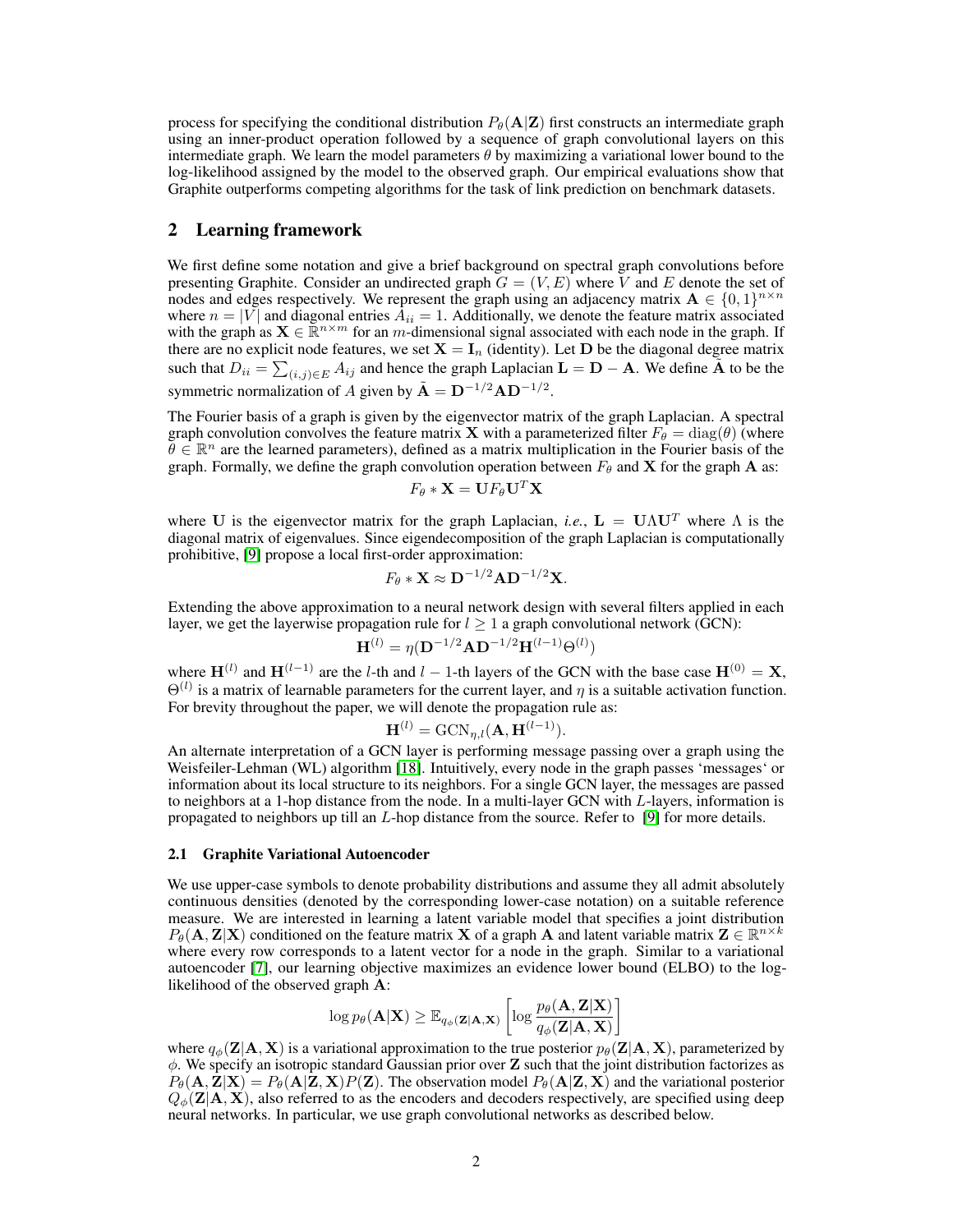|              | PPI             | Cora            | Citeseer        | Pubmed          | $Cora*$         | Citeseer*       | Pubmed*         |
|--------------|-----------------|-----------------|-----------------|-----------------|-----------------|-----------------|-----------------|
| SC           | $84.2 \pm 0.34$ | $89.9 \pm 0.20$ | $91.5 \pm 0.17$ | $94.9 \pm 0.04$ |                 | ۰               |                 |
| <b>DW</b>    | $68.2 \pm 0.08$ | $85.0 \pm 0.17$ | $88.6 \pm 0.15$ | $91.5 \pm 0.04$ |                 |                 |                 |
| GAE          | $88.8 \pm 0.01$ | $90.2 \pm 0.16$ | $92.0 \pm 0.14$ | $92.5 \pm 0.06$ | $93.9 \pm 0.11$ | $94.9 \pm 0.13$ | $96.8 \pm 0.04$ |
| VGAE         | $89.5 \pm 0.07$ | $90.1 \pm 0.15$ | $92.0 \pm 0.17$ | $92.3 \pm 0.06$ | $94.1 \pm 0.11$ | $96.7 \pm 0.08$ | $95.5 \pm 0.13$ |
| Graphite-AE  | $91.1 \pm 0.05$ | $91.4 \pm 0.16$ | $92.5 \pm 0.16$ | $94.5 \pm 0.05$ | $94.4 \pm 0.10$ | $94.6 \pm 0.25$ | $97.8 \pm 0.03$ |
| Graphite-VAE | $91.2 \pm 0.05$ | $91.4 \pm 0.16$ | $93.0 \pm 0.12$ | $94.6 \pm 0.04$ | $94.7 \pm 0.09$ | $97.2 \pm 0.08$ | $97.4 \pm 0.04$ |

<span id="page-2-0"></span>Table 1: Area Under the ROC Curve (AUC) scores for link prediction (\* denotes dataset with features)

<span id="page-2-1"></span>Table 2: Average Precision (AP) scores for link prediction (\* denotes dataset with features)

|                                | <b>PPI</b>                                                               | Cora                                                                     | Citeseer                                                               | Pubmed                                                                  | $Cora*$                            | Citeseer*                               | Pubmed*                            |
|--------------------------------|--------------------------------------------------------------------------|--------------------------------------------------------------------------|------------------------------------------------------------------------|-------------------------------------------------------------------------|------------------------------------|-----------------------------------------|------------------------------------|
| SC<br>DW<br><b>GAE</b><br>VGAE | $88.9 \pm 0.21$<br>$69.0 \pm 0.09$<br>$89.4 \pm 0.05$<br>$89.6 \pm 0.05$ | $92.8 \pm 0.12$<br>$86.6 \pm 0.17$<br>$92.4 \pm 0.12$<br>$92.3 \pm 0.12$ | $94.4 \pm 0.11$<br>$90.3 \pm 0.12$<br>$94.0 + 0.12$<br>$94.2 \pm 0.12$ | $96.0 \pm 0.03$<br>$91.9 \pm 0.05$<br>$94.3 \pm 0.5$<br>$94.2 \pm 0.04$ | $94.3 \pm 0.12$<br>$94.6 \pm 0.11$ | ٠<br>$94.8 \pm 0.15$<br>$97.0 \pm 0.08$ | $96.8 \pm 0.04$<br>$95.5 \pm 0.12$ |
| Graphite-AE<br>Graphite-VAE    | $92.1 \pm 0.05$<br>$92.2 \pm 0.06$                                       | $92.4 \pm 0.17$<br>$93.1 \pm 0.13$                                       | $93.5 \pm 0.19$<br>$94.6 \pm 0.12$                                     | $95.7 \pm 0.06$<br>$96.0 \pm 0.03$                                      | $94.6 \pm 0.11$<br>$95.1 \pm 0.08$ | $94.3 \pm 0.26$<br>$97.3 \pm 0.08$      | $97.7 \pm 0.03$<br>$97.4 \pm 0.04$ |

**Encoder.** The encoder  $Q_{\phi}(\mathbf{Z}|\mathbf{A}, \mathbf{X})$  is a factorized multivariate Gaussian distribution specified using a multi-layer GCN, referred as EGCN (Encoder-GCN). In our experiments, we use two layers for the encoder and a multivariate Gaussian posterior with diagonal covariance. Hence, the forward pass is given by:

$$
\mathbf{H}_e^{(1)} = \text{EGCN}_{\eta_1,1}(\mathbf{A}, \mathbf{X})
$$

$$
\mu_q, \log \sigma_q = \text{EGCN}_{\eta_2,2}(\mathbf{A}, \mathbf{H}_e^{(1)})
$$

where  $\eta_1$  is any activation function and  $\eta_2$  is set to identity (no activation) to search the full range of possible parameters for the Gaussian posterior.

**Decoder.** The decoder  $P_{\theta}(\mathbf{A}|\mathbf{Z}, \mathbf{X})$  is a factorized Bernoulli distribution also specified using a multi-layer GCN, referred as a DGCN (Decoder-GCN). However, we do not have access to an explicit graph to perform graph convolutions unlike an EGCN that could directly access A. We resolve this shortcoming by generating intermediate graphs using a similarity matrix that is a function of the latent feature matrix  $\mathbf{Z} \sim Q_{\phi}(\mathbf{Z}|\mathbf{A}, \mathbf{X})$ . The forward pass for the two-layer decoder is specified as:

$$
\hat{\mathbf{A}} = \sigma(\mathbf{Z}\mathbf{Z}^T)
$$

$$
\mathbf{H}_d^{(1)} = \text{DGCN}_{\eta_1,1}(\hat{\mathbf{A}}, [\mathbf{Z}|\mathbf{X}])
$$

$$
\mathbf{Z}_* = \text{DGCN}_{\eta_2,2}(\hat{\mathbf{A}}, \mathbf{H}_d^{(1)})
$$

where  $\eta_1$  is any suitable activation function and  $\eta_2$  is the identity (such that **Z** and **Z**<sub>\*</sub> can take the same range of values) and the vertical bars denote concatenation of the original feature matrix X with Z. For the final step of the decoding, we obtain the desired conditional distribution  $p_\theta(\mathbf{A}|\mathbf{Z}, \mathbf{X})$ with an inner product over a feature matrix specified as the convex combination of Z and Z<sub>\*</sub>.

$$
\mathbf{Z}' = \lambda \mathbf{Z} + (1 - \lambda) \mathbf{Z}_*
$$
  
\n
$$
p_{\theta}(\mathbf{A}|\mathbf{Z}, \mathbf{X}) = \Pi_{i=1}^n \Pi_{j=1}^n p_{\theta}(A_{ij}|\mathbf{Z}, \mathbf{X})
$$
  
\nwhere  $p_{\theta}(A_{ij}|\mathbf{Z}, \mathbf{X}) = \sigma(\mathbf{Z}'_i \mathbf{Z}'_j).$ 

Here,  $\mathbf{Z}'_i$  denotes the *i*-th row of  $\mathbf{Z}'$  and  $\lambda \in [0, 1]$  is a tunable hyperparameter.

#### 2.2 Graphite Autoencoder

Similar to the differences between a standard autoencoder (AE) and a variational autoencoder, the EGCN here directly represents Z (instead of a variational posterior). Additionally, the learning objective minimizes the cross-entropy between the reconstructed graph probabilities and true graphs.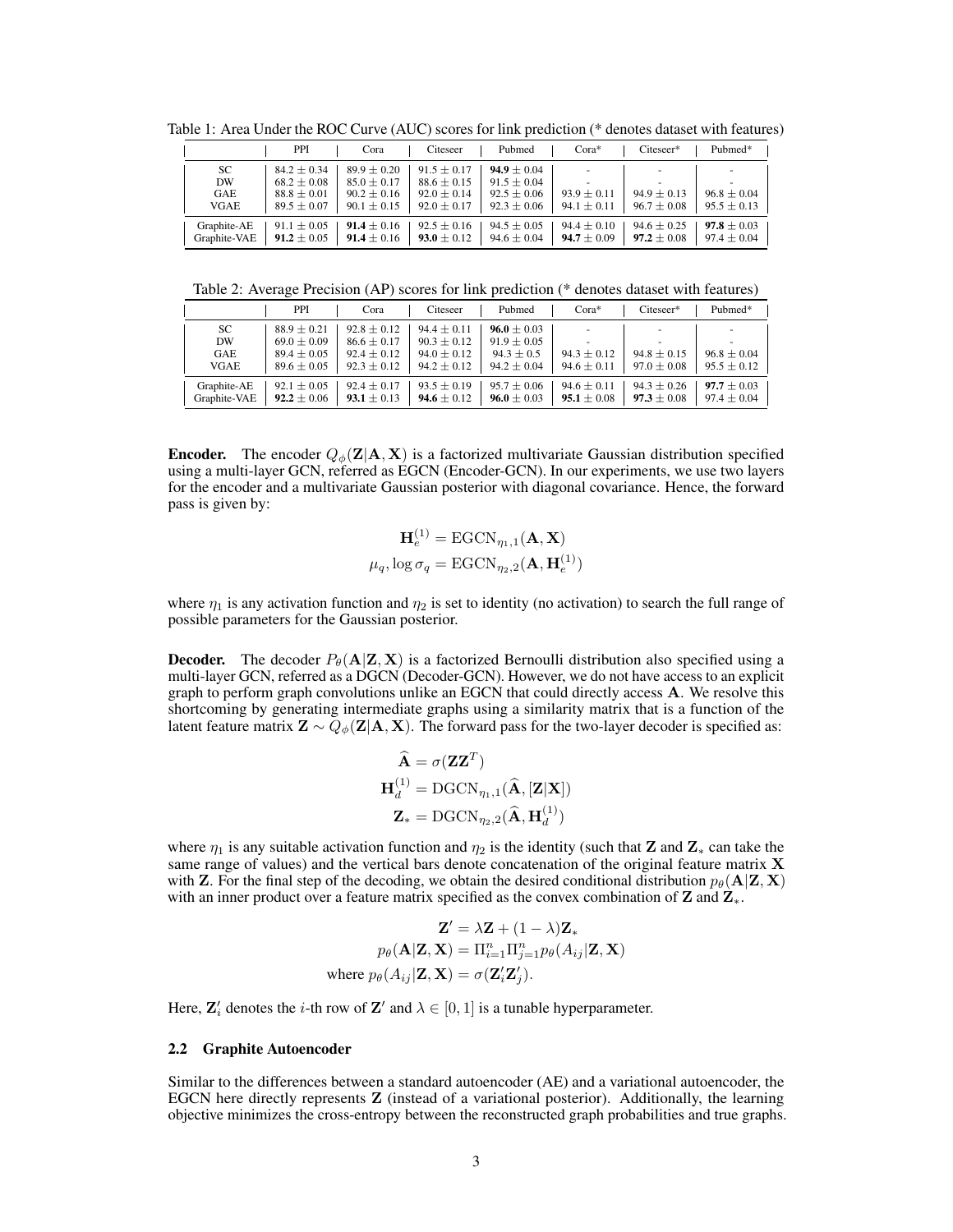<span id="page-3-0"></span>

Figure 1: t-SNE embeddings of the latent feature vectors for the Cora dataset. Colors denote labels.

## 3 Experimental Evaluation

We consider the task of link prediction [\[11\]](#page-4-0). Even though Graphite learns a distribution over graphs, it can be used for predictive tasks within a *single* graph. In the case of link prediction, we learn a model for a random, connected training subgraph of the true graph. For validation and testing, we add positive and negative (false) edges to the original graph and evaluate the performance of the model based on the reconstruction probabilities assigned to the validation and test edges (similar to denoising of the input graph). In our experiments, we held out a set of 5% edges for validation,  $10\%$ edges for testing, and train all models on the remaining subgraph.

We evaluate performance based on the Area Under the ROC Curve (AUC) and Average Precision (AP) metrics. Additionally, the validation and testing sets also each contain an equal number of non-edges. We compared across four standard benchmark datasets: a Protein-Protein Interaction (PPI) network for Homo Sapiens [\[17,](#page-4-11) [5\]](#page-4-12) with proteins as nodes and interactions as edges, and three citation networks Cora, Citeseer, and Pubmed with papers as nodes and citations as edges [\[15\]](#page-4-13). For the citation networks, the text in the papers can be synthesized into optional node features.

For Graphite-AE and Graphite-VAE, we used an architecture of 32-32 units for the encoder and 16-32-16 units for the decoder trained using the Adam optimizer [\[7\]](#page-4-10) with a learning rate of 0.01. The dropout rate (for edges) and  $\lambda$  were tuned as hyperparameters on the validation set to optimize the AUC. Additionally, we trained every model for 500 iterations and used the model checkpoint with the best validation loss for testing. We evaluated Graphite-VAE and Graphite-AE against competing methods for representation learning on graphs. The baselines we consider are Spectral Clustering (SC) [\[1\]](#page-4-6), DeepWalk (DW) [\[14\]](#page-4-14), Graph Autoencoder [\[8\]](#page-4-15), and Variational Graph Autoencoder [\[8\]](#page-4-15).

We used the SC implementation from [\[13\]](#page-4-16) and public implementations for others made available by the authors. For SC, we used a dimension size of 128. For DW which uses a skipgram like objective on random walks from the graph, we used the same dimension size and default settings used in the paper of 10 random walks of length 80 per node and a context size of 10. For GAE and VGAE, we used the same architecture as VGAE and Adam optimizer with learning rate of 0.01. Note that SC and DW do not provide the ability to incorporate node features while learning embeddings, and hence we evaluate them only on the featureless datasets. GAE and VGAE are a special case of Graphite, using only a single inner-product decoder (*i.e.*,  $\lambda = 1$ ).

The AUC and AP results (along with standard errors) are shown in Table [1](#page-2-0) and Table [2](#page-2-1) respectively averaged over 50 random train/validation/test splits. On both metrics, Graphite-VAE gives the best performance overall. Graphite-AE also gives good results, generally outperforming its closest competitor GAE. We further visualize the embeddings generated by a 2D t-SNE projection [\[12\]](#page-4-17) of the latent feature vectors (given as rows for Z' with  $\lambda = 0.5$ ) on the Cora dataset in Figure [1.](#page-3-0) Even without any access to label information for the nodes during training, the Graphite models are able to cluster the nodes (papers) as per their labels (paper categories).